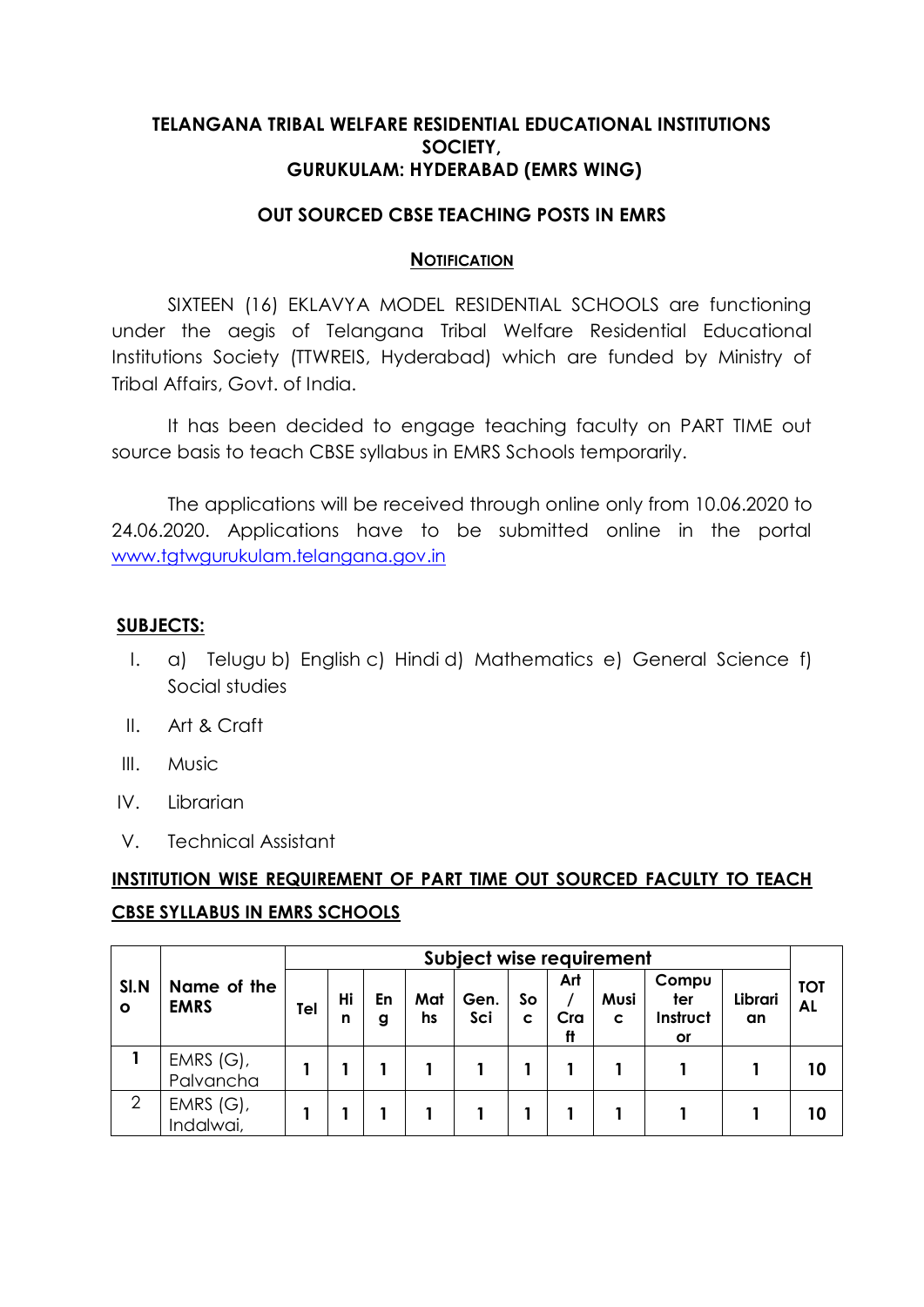| 3                | EMRS $(G)$ ,<br>Gandugulap<br>ally       | $\mathbf{1}$ | 1            | $\mathbf{1}$ | 1            | 1            | 1            | 1            | $\mathbf{1}$ | $\mathbf{1}$ | $\mathbf{1}$ | 10  |
|------------------|------------------------------------------|--------------|--------------|--------------|--------------|--------------|--------------|--------------|--------------|--------------|--------------|-----|
| $\overline{4}$   | EMRS (G),<br>Gundala                     | $\mathbf{1}$ | 1            | $\mathbf{1}$ | $\mathbf{1}$ | $\mathbf{1}$ | $\mathbf{1}$ | $\mathbf{1}$ | $\mathbf{1}$ | $\mathbf{1}$ | $\mathbf{1}$ | 10  |
| 5                | EMRS (G),<br>Bayyaram                    | $\mathbf{1}$ | $\mathbf{1}$ | $\mathbf{1}$ | 1            | 1            | 1            | $\mathbf{1}$ | $\mathbf{1}$ | $\mathbf{1}$ | $\mathbf{1}$ | 10  |
| $\boldsymbol{6}$ | EMRS (G),<br>Utnoor                      | $\mathbf{1}$ | 1            | $\mathbf{1}$ | $\mathbf{1}$ | 1            | $\mathbf{1}$ | $\mathbf{1}$ | $\mathbf{1}$ | $\mathbf{1}$ | $\mathbf{1}$ | 10  |
| $\overline{7}$   | EMRS (B),<br>Kalwakurthy<br>at Jadcherla | 1            | 1            | $\mathbf{1}$ | 1            | 1            | $\mathbf{1}$ | 1            | $\mathbf{1}$ | $\mathbf{1}$ | $\mathbf{1}$ | 10  |
| 8                | EMRS (B),<br>Sirpur-T                    | $\mathbf{1}$ | $\mathbf{1}$ | $\mathbf{1}$ | $\mathbf{1}$ | $\mathbf{1}$ | 1            | $\mathbf{1}$ | $\mathbf{1}$ | $\mathbf{1}$ | $\mathbf{1}$ | 10  |
| 9                | EMRS (B),<br>Tekulapally                 | 1            | 1            | $\mathbf{1}$ | $\mathbf{1}$ | 1            | $\mathbf{1}$ | $\mathbf{1}$ | $\mathbf{1}$ | $\mathbf{1}$ | $\mathbf{1}$ | 10  |
| 10               | EMRS $(G)$ ,<br>Kuravi                   | 1            | 1            | 1            | $\mathbf{1}$ | $\mathbf{1}$ | 1            | $\mathbf{1}$ | $\mathbf{1}$ | $\mathbf{1}$ | $\mathbf{1}$ | 10  |
| 11               | EMRS $(G)$ ,<br>Seerole                  | $\mathbf{1}$ | $\mathbf{1}$ | $\mathbf{1}$ | $\mathbf{1}$ | 1            | $\mathbf{1}$ | $\mathbf{1}$ | $\mathbf{1}$ | $\mathbf{1}$ | $\mathbf{1}$ | 10  |
| 12               | EMRS (G),<br>Yellareddyp<br>eta          | 1            | 1            | $\mathbf{1}$ | 1            | 1            | $\mathbf{1}$ | 1            | $\mathbf{1}$ | $\mathbf{1}$ | $\mathbf{1}$ | 10  |
| 13               | EMRS (B),<br>Marrimadla                  | 1            | $\mathbf{1}$ | $\mathbf{1}$ | $\mathbf{1}$ | $\mathbf{1}$ | $\mathbf{1}$ | $\mathbf{1}$ | $\mathbf{1}$ | $\mathbf{1}$ | $\mathbf{1}$ | 10  |
| 14               | EMRS (B),<br>Balanagar                   | $\mathbf{1}$ | 1            | $\mathbf{1}$ | 1            | 1            | 1            | $\mathbf{1}$ | $\mathbf{1}$ | $\mathbf{1}$ | $\mathbf{1}$ | 10  |
| 15               | EMRS (B),<br>Gandhari                    | 1            | 1            | 1            | 1            | 1            | $\mathbf{1}$ | 1            | $\mathbf{1}$ | $\mathbf{1}$ | $\mathbf{1}$ | 10  |
| 16               | EMRS (B),<br>Narnoor                     | 1            | 1            | 1            | $\mathbf{1}$ | $\mathbf{1}$ | $\mathbf{1}$ | $\mathbf{1}$ | $\mathbf{1}$ | $\mathbf{1}$ | $\mathbf{1}$ | 10  |
|                  | <b>TOTAL</b>                             | 16           | 16           | 16           | 16           | 16           | 16           | 16           | 16           | 16           | 16           | 160 |

# **ACTUAL REQUIREMENT MAY VARY**

# **ELIGIBILITY REQUIREMENTS:**

| <b>PART TIME</b><br><b>OUTSOURCED</b> | Four years integrated degree course of Regional<br>college of Education of NCERT in concerned subject<br>with at least 50% marks in aggregate |
|---------------------------------------|-----------------------------------------------------------------------------------------------------------------------------------------------|
| <b>FACULTY</b>                        | OR                                                                                                                                            |
|                                       | Bachelor degree with atleast 50% marks in the<br>Ⅱ.                                                                                           |
|                                       | concerned subject / combination of subject and in<br>aggregate.                                                                               |
|                                       | a. For TGT (Telugu): Third language as a subject in all the                                                                                   |
|                                       | three years.                                                                                                                                  |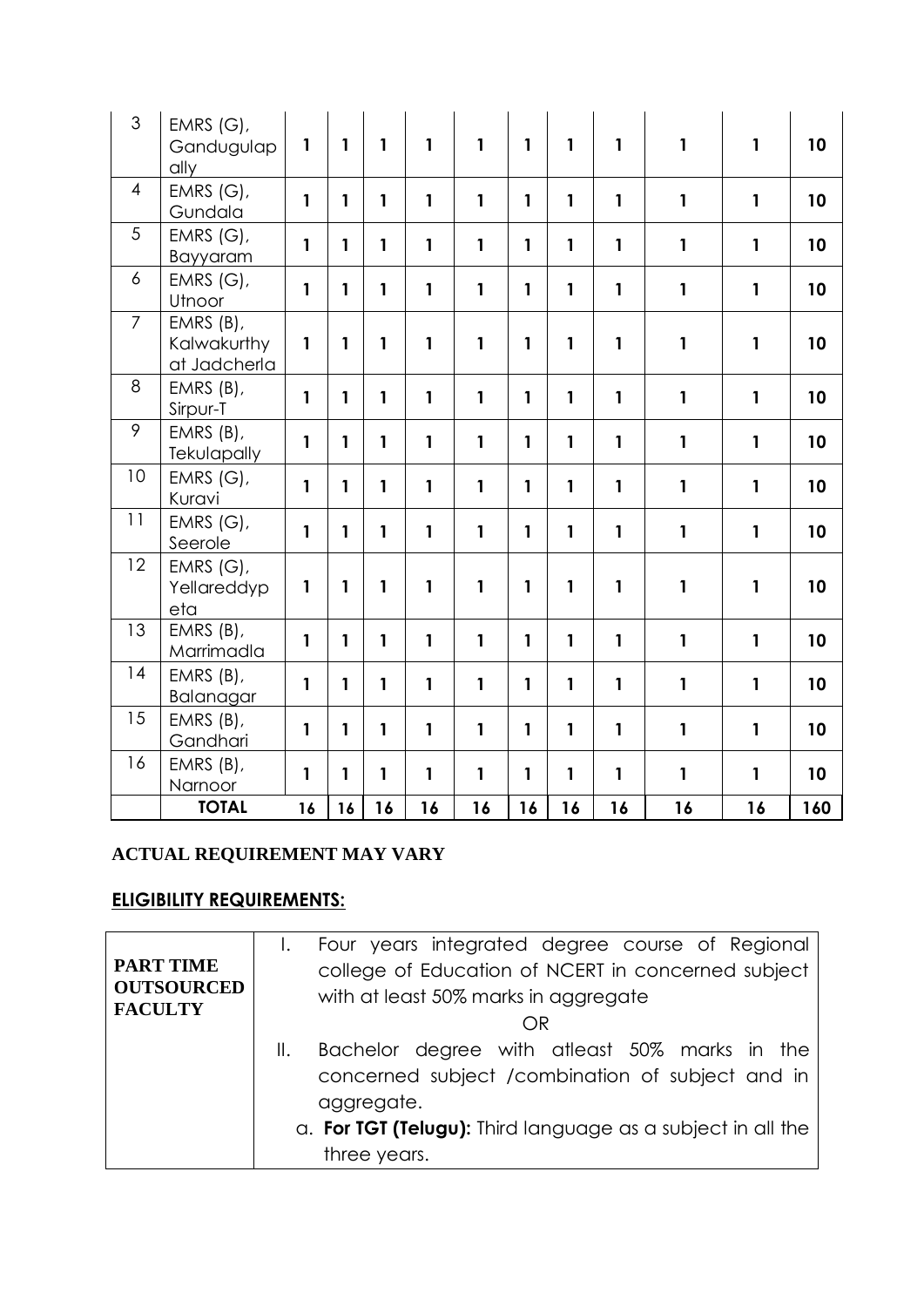|                                      | b. For TGT (Hindi): Hindi as a subject in all the three              |  |  |  |  |  |  |  |
|--------------------------------------|----------------------------------------------------------------------|--|--|--|--|--|--|--|
|                                      | years.                                                               |  |  |  |  |  |  |  |
|                                      | c. For TGT (English): English as a subject in all the three          |  |  |  |  |  |  |  |
|                                      | years.                                                               |  |  |  |  |  |  |  |
|                                      | d. For TGT (Social Studies): Any two of the following                |  |  |  |  |  |  |  |
|                                      | main subject at graduation level: History, Geography,                |  |  |  |  |  |  |  |
|                                      | Economics, and Pol. Science of which one must be                     |  |  |  |  |  |  |  |
|                                      | either History or Geography.                                         |  |  |  |  |  |  |  |
|                                      | e. For TGT (Maths): Mathematics as main subject at                   |  |  |  |  |  |  |  |
|                                      | graduation level with one of the following as second                 |  |  |  |  |  |  |  |
|                                      | subject: Physics, Chemistry, Electronics, Computer                   |  |  |  |  |  |  |  |
|                                      | Science, Economics, Commerce, Statistics.                            |  |  |  |  |  |  |  |
|                                      | f. For TGT (Science): Bachelor Degree in science with                |  |  |  |  |  |  |  |
|                                      | any two of the following subjects Botany, Zoology                    |  |  |  |  |  |  |  |
|                                      | and Chemistry.                                                       |  |  |  |  |  |  |  |
|                                      | <b>B.Ed</b> or equivalent Degree from a recognized<br>$\mathbb{H}$ . |  |  |  |  |  |  |  |
|                                      | University.                                                          |  |  |  |  |  |  |  |
|                                      | Pass in the Central Teacher Eligibility Test (CTET) Paper<br>IV.     |  |  |  |  |  |  |  |
|                                      | -II, conducted by CBSE in accordance with the                        |  |  |  |  |  |  |  |
|                                      | guidelines framed by the NCTE for the purpose OR<br>TET.             |  |  |  |  |  |  |  |
|                                      | Proficiency in teaching in English medium is mandatory.<br>V.        |  |  |  |  |  |  |  |
|                                      | <b>Desirable:</b>                                                    |  |  |  |  |  |  |  |
|                                      | Experience in in Central Govt organizations (KVS/NVS/CBSE            |  |  |  |  |  |  |  |
|                                      | Public schools, Etc).                                                |  |  |  |  |  |  |  |
|                                      |                                                                      |  |  |  |  |  |  |  |
|                                      | Bachelor in Fine Art or Higher Secondary / Intermediate /            |  |  |  |  |  |  |  |
| Art & Craft<br><b>Teacher</b>        | Sr.School Certificate Exam with minimum 5 years (Full Time0          |  |  |  |  |  |  |  |
|                                      | diploma in Fine Art/ Painting / Drawing & Painting from a            |  |  |  |  |  |  |  |
|                                      | recognized Institute / University.                                   |  |  |  |  |  |  |  |
| <b>Music Teacher</b>                 | <b>Essential:</b>                                                    |  |  |  |  |  |  |  |
|                                      | Senior Secondary school certificate with 50 % marks or<br>I.         |  |  |  |  |  |  |  |
|                                      | Intermediate with 50 % marks or its equivalent and                   |  |  |  |  |  |  |  |
|                                      | Bachelor/ Masters Degree in Music or equivalent from                 |  |  |  |  |  |  |  |
|                                      | a recognized University.                                             |  |  |  |  |  |  |  |
|                                      | Competence to teach through English Medium.<br>Ⅱ.                    |  |  |  |  |  |  |  |
|                                      | <b>Desirable:</b>                                                    |  |  |  |  |  |  |  |
|                                      | Knowledge of Computer Applications<br>Ι.                             |  |  |  |  |  |  |  |
|                                      | 3 years of experience as a music teacher.<br>Ш.                      |  |  |  |  |  |  |  |
| <b>Technical</b><br><b>Assistant</b> | <b>Bachelor's degree I Information technology/ BCA</b><br>Ι.         |  |  |  |  |  |  |  |
|                                      | from a recognized University/ Institution with 60% marks             |  |  |  |  |  |  |  |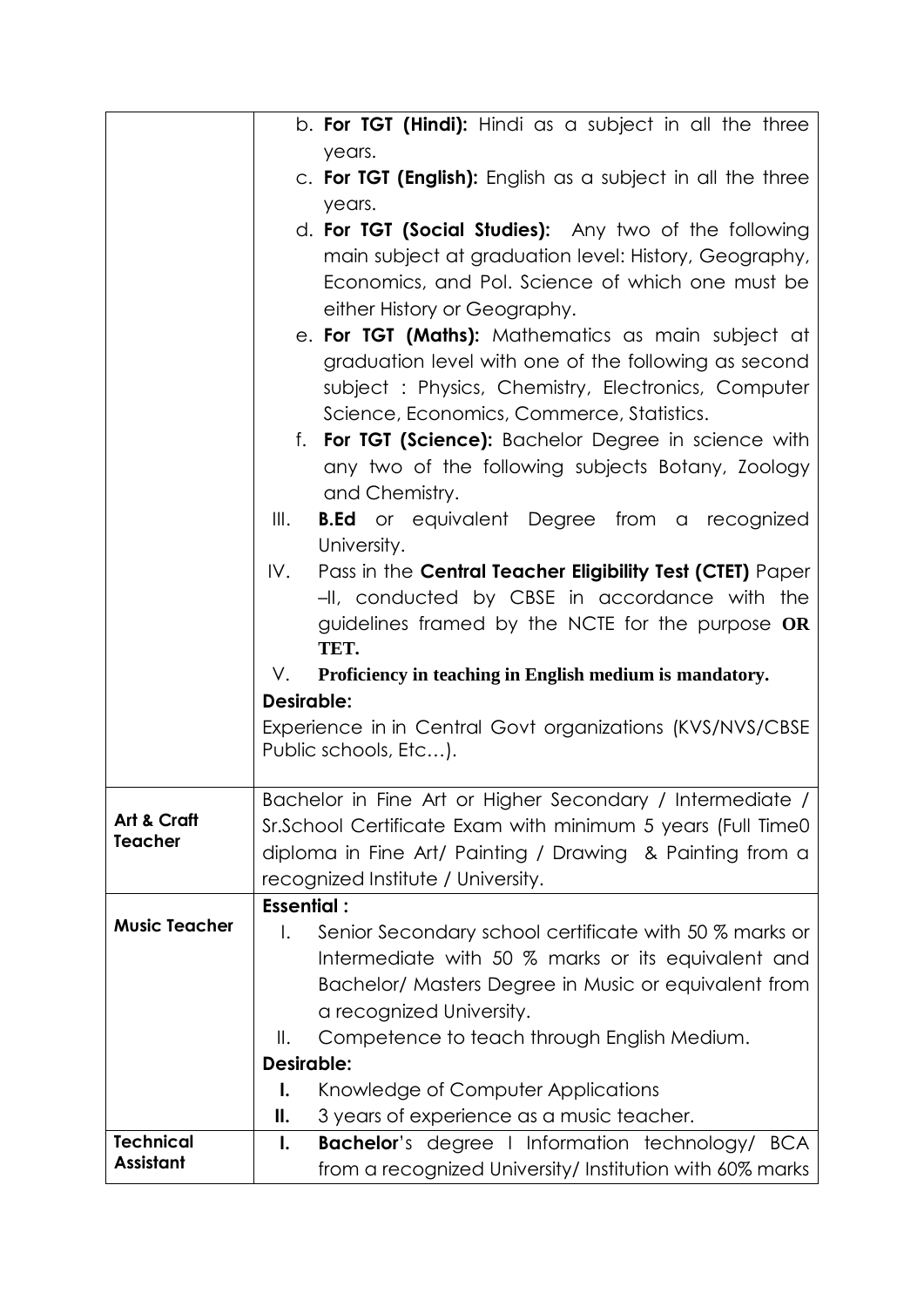|                                                                 |              | in the relevant field.                                      |  |  |  |
|-----------------------------------------------------------------|--------------|-------------------------------------------------------------|--|--|--|
|                                                                 |              | <b>Experience:</b> Post qualification, two year of relevant |  |  |  |
|                                                                 |              | experience in Govt./PSUs/Autonomous<br><b>Bodies</b>        |  |  |  |
|                                                                 |              | /Industry of repute.                                        |  |  |  |
|                                                                 |              | <b>OR</b>                                                   |  |  |  |
|                                                                 | Ш.           | 1st class diploma (3years full time) in Computer            |  |  |  |
|                                                                 |              | Science /IT/Electronics.                                    |  |  |  |
|                                                                 |              | <b>Experience:</b>                                          |  |  |  |
|                                                                 |              | Post qualification, Two years of relevant experience        |  |  |  |
|                                                                 |              | on Govt./ PSUs/ Autonomous Bodies /Industry of              |  |  |  |
|                                                                 |              | repute.                                                     |  |  |  |
| Librarian                                                       | $\mathbf{L}$ | Degree from a recognized university or equivalent.          |  |  |  |
|                                                                 | Ⅱ.           | Bachelor's degree or equivalent diploma in Library          |  |  |  |
|                                                                 |              | Science from a Recognized University/Institute.             |  |  |  |
|                                                                 | III.         | Experience of two years in a Library / Computerization      |  |  |  |
|                                                                 |              | of a Library or one year certificate in Computer            |  |  |  |
|                                                                 |              | application from a recognized institute or equivalent.      |  |  |  |
| <b>NOTE:</b>                                                    |              |                                                             |  |  |  |
| 1. Retired teachers' upto to the age of 65 years may be engaged |              |                                                             |  |  |  |
| subject to their fitness and willingness.                       |              |                                                             |  |  |  |

# **Submission of Applications:-**

All the candidates should apply **through online only**. No application in physical format shall be entertained either at Head Office or at RCO office.

# **IMPORTANT NOTE FOR SELECTION:**

- 1. The selected PART TIME OUTSOURCED faculty have to perform all the Residential pattern duties assigned to them by the Principal/ Head Office.
- 2. Women Faculty may be considered in Girl's and Boy's institutions.
- 3. Men Faculty shall be considered in Boy's schools only.
- 4. Candidates will be terminated/ removed from the Part time outsourced service without any information.